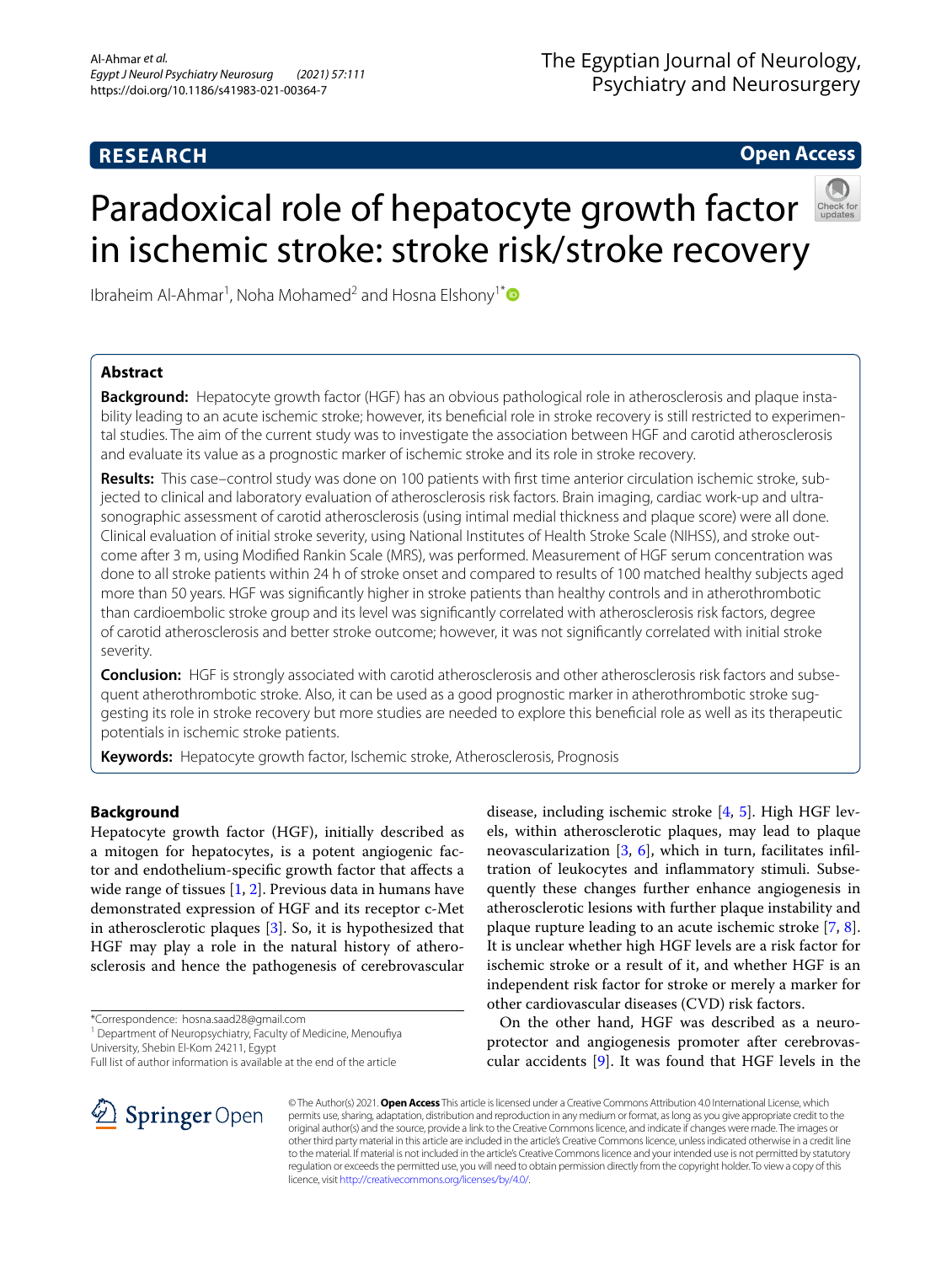acute stroke phase correlate closely with clinical recovery in the post-acute stroke phase, by inducing long-term neuroprotection lasting beyond the discontinuation of treatment, translating into enhanced motor coordination recovery suggesting that HGF induces favorable responses in the brain tissue that facilitate brain remodeling, and these unique features make it a promising agent for stroke treatment [\[10](#page-7-9), [11](#page-7-10)].

To address these two contradictory issues, we conducted the present study to investigate the correlation between HGF and acute ischemic stroke, stroke severity, stroke subtype (atherothrombotic versus cardioembolic), carotid atherosclerosis and other atherosclerotic risk factors, also to evaluate its prognostic value and role in stroke recovery, opening road for exploring its therapeutic potentials in acute stroke.

#### **Methods**

This study was conducted on 100 first time anterior circulation acute ischemic stroke patients, within 24 h of stroke onset, 49 males and 51 females, aged more than 50 years, enrolled from our hospital between May 2017 and May 2018. Patients were matched with 100 healthy subjects (who do not have risk factors like diabetes, hypertension, smoking, dyslipidemia) aged more than 50 years recruited form outpatient clinics.

All 100 stroke patients included in this study were subjected to thorough history taking, complete general and neurological examinations, body mass index (BMI) calculation  $[BMI=weight (kg)/height (m^2)]$  and obesity was defined as:  $BMI > 25$  kg/m<sup>2</sup> [[12](#page-7-11)], assessment of stroke severity using National Institutes of Health Stroke Scale (NIHSS), and routine laboratory measurements including fasting blood sugar, fasting lipid profle, serum creatinine, liver function tests and cardiac enzymes (CK-MB, Troponin I).

High-resolution B-mode ultrasound color Doppler, and pulse Doppler ultrasonography of both carotid arteries were performed to all patients using (SONOS 5500; Hewlett Packard, USA) with linear transducer 10 MHz array probe with measuring of intima–media thickness (IMT) and plaque score (PS). Carotid IMT was measured as the distance from the leading edge of the frst echogenic line (lumen–intima interface) to the leading edge of the second echogenic line (media–adventitia interface). Mean (IMT) is calculated by measuring the mean of the IMT of right and left common carotid artery (CCA). Carotid atherosclerosis was defned as carotid intima– media thickness IMT > 0.8 mm [[13\]](#page-7-12). Plaque was defined as: the presence of wall thickness of at least 50% greater than the thickness of the surrounding wall [\[12](#page-7-11)], or a protrusion into the lumen. Carotid atherosclerosis was classifed as either mild [IMT 0.9–1 mm], moderate (IMT

1.1–1.9 mm) and severe (IMT  $\geq$  2 mm) [\[14](#page-7-13)]. Plaque score (PS) was calculated as the sum of the thickness of all the plaques in both carotid arteries [[5,](#page-7-4) [15\]](#page-7-14). Carotid plaque burden was classifed according to plaque score (PS) into normal (score 0), mild (score 1–5), moderate (score 5.1– 10), and severe (score over 10)  $[16]$  $[16]$  $[16]$ . Three months after the onset of stroke, the functional outcome of stroke was assessed by Modifed Rankin Scale (MRS) done by senior neurologist in the outpatient clinic follow-up visit. Brain imaging [either computed tomography (CT) or magnetic resonance imaging (MRI)], electrocardiography (ECG), Holter and echocardiograph examination were performed to all patients included in this study.

Measurement of serum HGF concentrations done to all stroke patients and control group. Samples were collected within 24 h from stroke onset. HGF concentration in the serum was determined using an enzyme-linked immunosorbent assay kit for human HGF (Human HGF instant ELISA BMS2069INST, Afymetrix eBioscience, Vienna, Austria). The interassay and intra-assay coefficients for this assay were 8.3% and 7.6%, respectively. The reference range reported by the manufacturer was  $< 0.390$  ng/ml.

Depending on results of brain imaging, cardiac workup and carotid ultrasound, stroke patients were divided into two groups: 50 patients with carotid atherosclerosis without cardiac source (atherothrombotic) and 50 patients with cardiac source of the stroke (atrial fbrillation; AF) without carotid atherosclerosis (cardioembolic).

Patients were excluded if they have previous stroke (hemorrhagic or ischemic), transient ischemic attack (TIA), brain tumor, demyelinating disease or CNS infection, chronic liver or renal diseases. Posterior circulation strokes were also excluded as usefulness of duplex ultrasonography (DUS) for screening of extracranial vertebral artery stenosis or visualization of atherosclerosis is limited [[17\]](#page-7-16).

The study was performed in accordance with the Declaration of Helsinki and approved by the local ethical committee and informed verbal consent was obtained from all subjects before the study was commenced after fully explaining the study and its aims to them.

#### **Statistical analysis**

Statistical analysis was conducted by Statistical package of Social Science (SPSS) version 20 (IBM Corp. Released 2012. IBM SPSS Statistics for Windows, Version 21.0. Armonk, NY: IBM Corp.). Quantitative data were expressed as mean and standard deviations  $(X \pm SD)$ and analyzed applying Student *t*-test. The Mann–Whitney *U* and Kruskal–Wallis *H* test were used to allow the comparison of two or more independent groups. *P*<0.05 was determined as statistically signifcant, whereas *P* value<0.001 was considered to be highly statistically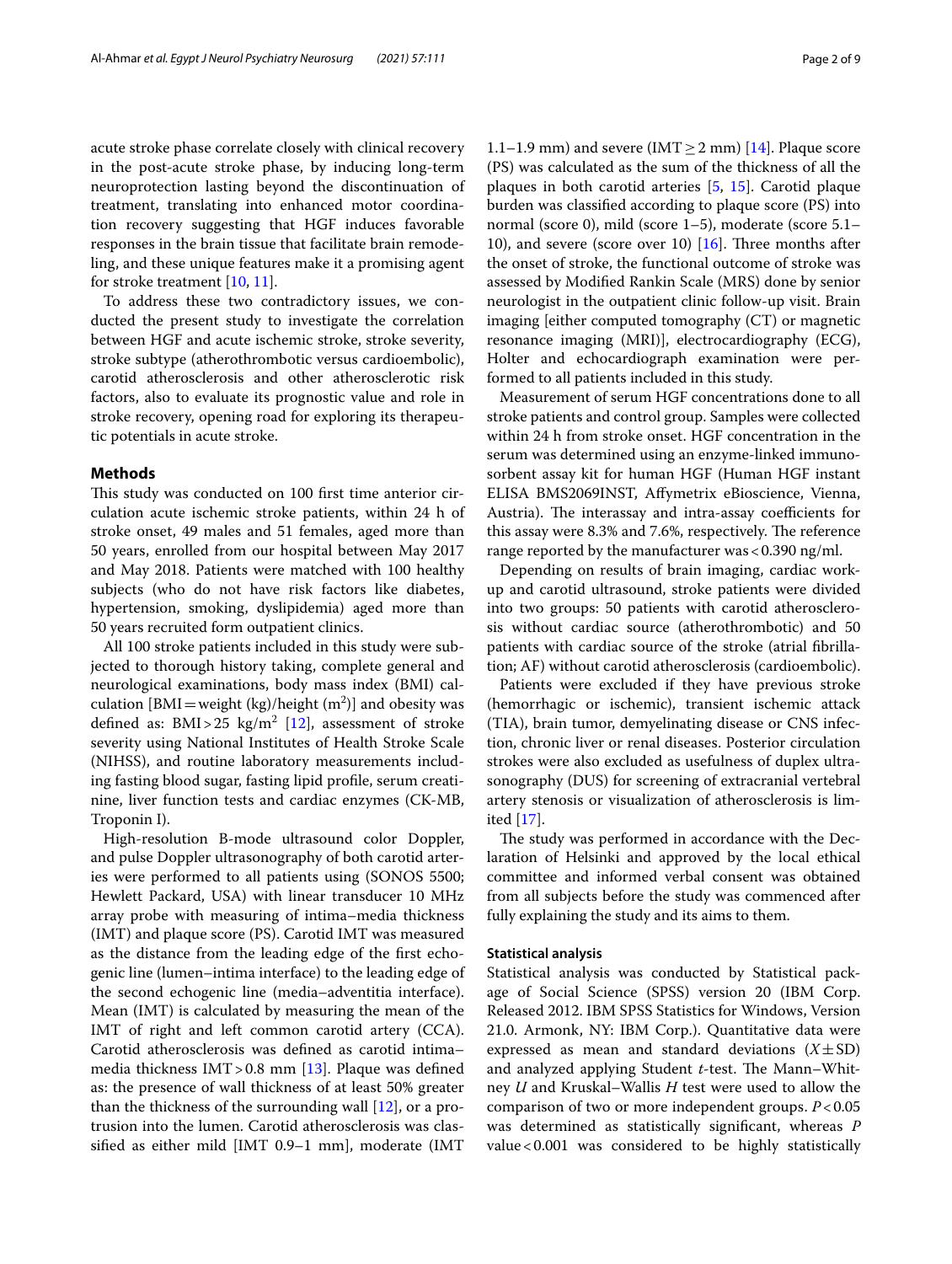significant, on the other hand  $P$  value > 0.05 was considered statistically not signifcant. Statistical correlations using Spearman's correlation coefficient, (ρ, also signified by rs) used to measure the strength and direction of association between ranked variables.

## **Results**

The clinical parameters of all patients and controls are presented in Table [1](#page-2-0), which shows no diference in age and sex distribution among cases and control groups.

On comparing between atherothrombotic and cardioembolic stroke groups, all vascular risk factors were distributed more in atherothrombotic than the cardioembolic group (Table [2\)](#page-2-1), also degree of carotid atherosclerosis measures by IMT and carotid plaque burden measured by PS were statistically signifcantly higher in the atherothrombotic group (Tables  $3, 4$  $3, 4$ ). There was no diference between both groups in the initial stroke severity assessed by NIHSS (Table [5](#page-3-2)), however the stroke outcome after 3 months measures by MRS was better in atherothrombotic group than cardioembolic with statistically signifcant diference (Table [6\)](#page-4-0).

The mean serum concentration of HGF in stroke patients group was statistically signifcant higher than that of the control group (Table [7](#page-4-1)) and in the atherothrombotic stroke group than cardioembolic ones (Table [8](#page-4-2)), and in those with vascular risk factors for atherosclerosis (smoking, obesity, dyslipidemia, DM and hypertension) than those without (Table [9\)](#page-4-3). Also it was directly related to the increase in age of stroke patients in a statistically signifcant way (Table [10](#page-4-4)) and the degree of atherosclerosis either by IMT or the carotid plaque score burden (Tables [11,](#page-5-0) [12\)](#page-5-1), but not with sex or initial stroke severity assessed by (NIHSS) (Table [13](#page-5-2)).

On the other hand, we fnd a signifcant correlation between higher HGF levels and lesser functional disability after 3-month measures by MRS indicating better prognosis (Tables [14,](#page-5-3) [15\)](#page-5-4).

### **Discussion**

In the current study, HGF concentration was signifcantly higher in stroke patients than control and in atherothrombotic stroke than cardioembolic ones. These results were matched with many studies  $[18-$ [21\]](#page-7-18), who reported an increase of HGF in the very early stage of ischemic stroke and it decreases as the disease evolves, suggesting that thrombus formation abated. So they suggested that circulating HGF is a reliable early marker of cerebral infarction, its assay may be useful for diagnosing cerebral thrombosis. HGF might be released from the vessel wall by unknown mechanisms related to endothelial damage mediated by thrombus formation

|            |                    | The studied groups |                   |    | <b>Test</b> | P value |
|------------|--------------------|--------------------|-------------------|----|-------------|---------|
|            | Patients $N = 100$ |                    | Control $N = 100$ |    |             |         |
| Age        |                    |                    |                   |    |             |         |
| $X \pm SD$ | 71.42 ± 9.37       |                    | $70.30 \pm 9.17$  |    | 0.85        | 0.38    |
| Range      | $51 - 85$          |                    | $51 - 85$         |    |             |         |
|            | No                 | $\%$               | No                | %  | $X^2$       |         |
| Sex        |                    |                    |                   |    |             |         |
| Male       | 49                 | 49                 | 54                | 54 | 0.5         | 0.48    |
| Female     | 51                 | 51                 | 46                | 46 |             |         |

<span id="page-2-0"></span>**Table 1** Age and sex distribution among cases and control groups

X mean, *SD* standard deviation, X<sup>2</sup> Chi-square test

<span id="page-2-1"></span>

|  |  |  |  |  | Table 2 Vascular risk factors for atherosclerosis among patients group |  |
|--|--|--|--|--|------------------------------------------------------------------------|--|
|--|--|--|--|--|------------------------------------------------------------------------|--|

|              | The patient group (100 stroke patients) |      |                        |      |                 |      |  |  |  |
|--------------|-----------------------------------------|------|------------------------|------|-----------------|------|--|--|--|
|              | Carotid atherosclerosis $N = 50$        |      | Cardioembolic $N = 50$ |      | Total $N = 100$ |      |  |  |  |
|              | No                                      | $\%$ | No                     | $\%$ | No              | $\%$ |  |  |  |
| Smoking      | 27                                      | 54   |                        | 10   | 32              | 32   |  |  |  |
| Obesity      | 43                                      | 86   | 16                     | 32   | 59              | 59   |  |  |  |
| <b>DM</b>    | 42                                      | 84   |                        | 22   | 53              | 53   |  |  |  |
| Dyslipidemia | 37                                      | 74   |                        | 22   | 48              | 48   |  |  |  |
| Hypertension | 37                                      | 74   | 30                     | 60   | 67              | 67   |  |  |  |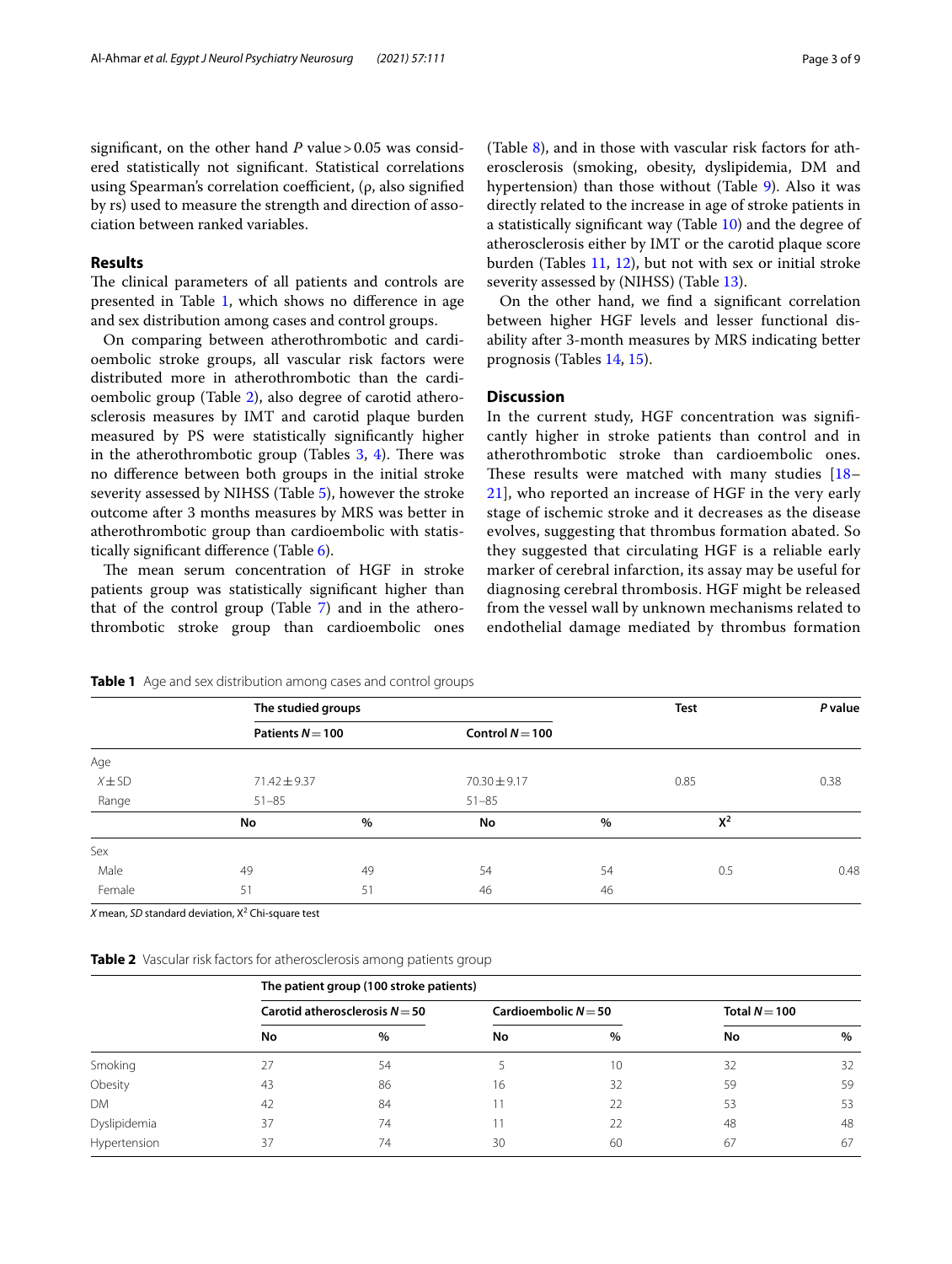|                           | The patient group |                                |                        |              |               |                 |    | Test $U$ | P value    |
|---------------------------|-------------------|--------------------------------|------------------------|--------------|---------------|-----------------|----|----------|------------|
|                           | $N = 50$          | <b>Carotid atherosclerosis</b> | Cardioembolic $N = 50$ |              | Total $N=100$ |                 |    |          |            |
| <b>IMT</b>                |                   |                                |                        |              |               |                 |    |          |            |
| $X \pm SD$                | $2.27 \pm 1.26$   |                                | $0.60 \pm 0.14$        |              |               | $1.44 \pm 1.22$ |    | 8.6      | $< 0.001*$ |
| Range                     | $0.90 - 5$        |                                | $0.3 - 0.80$           |              |               | $0.3 - 5$       |    |          |            |
|                           |                   | No                             | $\%$                   | No           | $\%$          |                 |    | $X^2$    |            |
| Atherosclerosis severity  |                   |                                |                        |              |               |                 |    |          |            |
| No (IMT $\leq$ 0.8 mm)    |                   | $\overline{0}$                 | $\Omega$               | 50           | 100           | 50              | 50 | 100      | $< 0.001*$ |
| Mild (IMT 0.9-1 mm)       |                   | 11                             | 22                     | $\mathbf{0}$ | $\mathbf{0}$  | 11              | 11 |          |            |
| Moderate (IMT 1.1-1.9 mm) |                   | 17                             | 34                     | $\mathbf{0}$ | $\mathbf{0}$  | 17              | 17 |          |            |
| Severe (IMT > 2 mm)       |                   | 22                             | 44                     | $\mathbf{0}$ | 0             | 22              | 22 |          |            |

## <span id="page-3-0"></span>**Table 3** Carotid intima–media thickness (IMT) among atherosclerotic and cardioembolic groups

*X* mean, *SD* standard deviation, *X2* Chi-square test, *U* Mann–Whitney *U*, \*highly signifcant, *IMT* intimal medial thickness

<span id="page-3-1"></span>**Table 4** Carotid plaque burden among atherosclerotic and cardioembolic groups

|                   | The patient group |                                |               |                                           |                 |    | Test $U$ | P value |
|-------------------|-------------------|--------------------------------|---------------|-------------------------------------------|-----------------|----|----------|---------|
|                   | $N = 50$          | <b>Carotid atherosclerosis</b> |               | Cardioembolic $N = 50$<br>Total $N = 100$ |                 |    |          |         |
| Number of plaques |                   |                                |               |                                           |                 |    |          |         |
| $X \pm SD$        | $7.16 \pm 5.23$   |                                | $0.0 \pm 0.0$ |                                           | $3.58 \pm 5.15$ |    | 8.4      | < 0.001 |
| Range             | $0 - 17$          |                                | $0 - 0$       |                                           | $0 - 17$        |    |          |         |
|                   | No                | $\%$                           | No            | $\%$                                      |                 |    | $X^2$    |         |
| Plaque burden     |                   |                                |               |                                           |                 |    |          |         |
| No plaques        | 6                 | 12.0                           | 50            | 100                                       | 56              | 56 | 78.6     | < 0.001 |
| Mild              | 14                | 28.0                           | 0             | 0                                         | 14              | 14 |          |         |
| Moderate          | 10                | 20.0                           | 0             | $\circ$                                   | 10              | 10 |          |         |
| Severe            | 20                | 40.0                           | $\mathbf 0$   | 0                                         | 20              | 20 |          |         |

*X* mean, *SD* standard deviation, *X2* Chi-square test, *U* Mann–Whitney *U*, \*highly signifcant

<span id="page-3-2"></span>**Table 5** National Institutes of Health Stroke Scale (NIHSS) among patients group

|                    | The patient group (100 stroke patients)    |      |                        |      | <b>Test</b>      | P value |       |      |
|--------------------|--------------------------------------------|------|------------------------|------|------------------|---------|-------|------|
|                    | <b>Carotid atherosclerosis</b><br>$N = 50$ |      | Cardioembolic $N = 50$ |      | Total $N=100$    |         |       |      |
| <b>NIHSS</b>       |                                            |      |                        |      |                  |         |       |      |
| $X \pm SD$         | $12.64 \pm 9.89$                           |      | $13.88 \pm 8.61$       |      | $13.26 \pm 9.24$ |         | 0.69  | 0.49 |
| Range              | $1 - 40$                                   |      | $1 - 35$               |      | $1 - 40$         |         |       |      |
|                    | No                                         | $\%$ | No                     | $\%$ |                  |         | $X^2$ |      |
| <b>NIHSS</b>       |                                            |      |                        |      |                  |         |       |      |
| Minor impairment   | 15                                         | 30   | 11                     | 22   | 26               | 26      | 2.10  | 0.55 |
| Moderate           | 13                                         | 26   | 13                     | 26   | 26               | 26      |       |      |
| Moderate-to-severe | 11                                         | 22   | 17                     | 34   | 28               | 28      |       |      |
| Severe impairment  | 11                                         | 22   | 9                      | 18   | 20               | 20      |       |      |

X mean, *SD* standard deviation, X<sup>2</sup> Chi-square test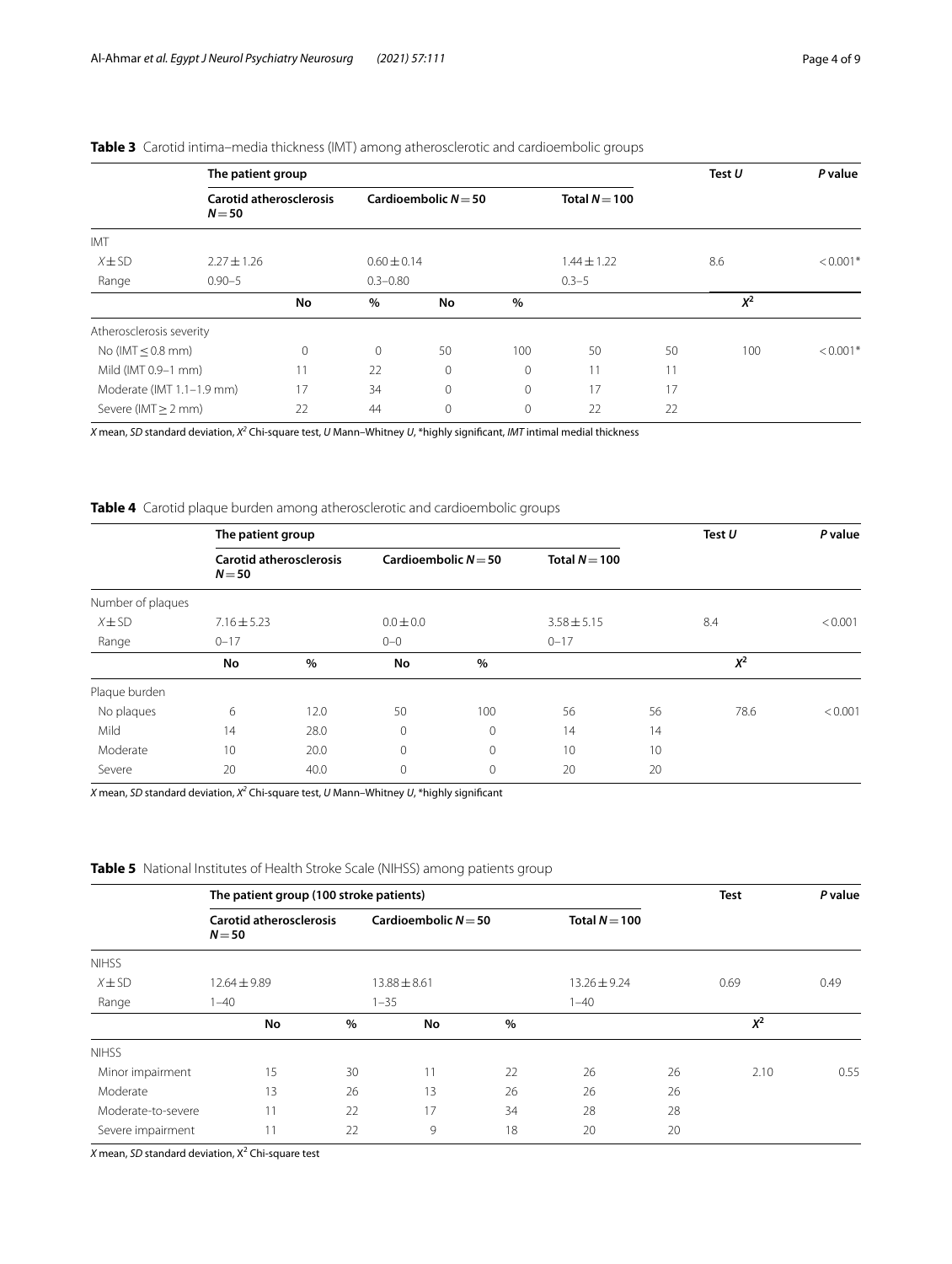|            |                  | The patient group (100 stroke patients)                 |          | Test           | P value       |    |                       |            |
|------------|------------------|---------------------------------------------------------|----------|----------------|---------------|----|-----------------------|------------|
|            |                  | Carotid atherosclerosis $N = 50$ Cardioembolic $N = 50$ |          |                | Total $N=100$ |    |                       |            |
|            | No               | %                                                       | No       | $\%$           |               |    | $v^2$<br>$\mathbf{v}$ |            |
| <b>MRS</b> |                  |                                                         |          |                |               |    |                       |            |
|            |                  | 10                                                      | $\Omega$ | 0              |               |    | 77.2                  | $< 0.001*$ |
|            | 10               | 20                                                      |          | $\overline{4}$ | 12            | 12 |                       |            |
|            | 12               | 24                                                      |          |                | 13            | 13 |                       |            |
|            | 8                | 16                                                      |          | 6              |               |    |                       |            |
|            | 15 <sup>15</sup> | 30                                                      |          |                | 16            | 16 |                       |            |
|            | $\Omega$         | $\Omega$                                                | 39       | 78             | 39            | 39 |                       |            |
| n          |                  |                                                         | 4        | 8              | 4             | 4  |                       |            |

#### <span id="page-4-0"></span>**Table 6** Modifed Rankin Scale (MRS) among patients group

*X2* Chi-square test, *MRS* Modifed Rankin Scale, \*highly signifcant

<span id="page-4-1"></span>**Table 7** HGF concentration in patients and control groups

|                   | The studied groups | lJ test         | P value |            |
|-------------------|--------------------|-----------------|---------|------------|
|                   | Patients $N = 100$ | Control $N=100$ |         |            |
| HGF Conc. (ng/ml) |                    |                 |         |            |
| $X + SD$          | $052 + 018$        | $0.26 \pm 0.08$ | 983     | $< 0.001*$ |
| Range             | $0.15 - 0.85$      | $0.12 - 0.39$   |         |            |

*X* mean, *SD* standard deviation, *U* Mann–Whitney *U* test, \*highly signifcant, *HGF* hepatocyte growth factor

<span id="page-4-2"></span>**Table 8** HGF concentration in atherothrombotic and cardioembolic groups

|                   | The patient group              | t-test                      | P value |            |
|-------------------|--------------------------------|-----------------------------|---------|------------|
|                   | Atherothrombotic<br>$(N = 50)$ | Cardioembolic<br>$(N = 50)$ |         |            |
| HGF Conc. (ng/ml) |                                |                             |         |            |
| $X + SD$          | $062 + 019$                    | $0.41 \pm 0.09$             | 6.88    | $< 0.001*$ |
| Range             | $0.17 - 0.85$                  | $0.15 - 0.50$               |         |            |

*X* mean, *SD* standard deviation, \*highly signifcant, *HGF* hepatocyte growth factor

[[19](#page-7-19)]. Moreover, in a multi-ethnic study investigating the association of circulating HGF with incident stroke done by Bell and colleagues, they concluded that circulating HGF was positively associated with the incidence of stroke in a diverse, population-based cohort of both sexes from the United States especially with ischemic stroke because there were few hemorrhagic strokes. Their findings support the hypothesis that circulating HGF is a marker of endothelial damage and suggest that HGF may have utility as a prognostic marker of stroke risk [[22\]](#page-7-20).

We also found that HFG correlate with degree of carotid atherosclerosis and plaque burden and other <span id="page-4-3"></span>**Table 9** The concentration of HGF level in stroke patients with and without vascular risk factors

| Stroke patients ( $N = 100$ ) | <b>HGF Concentration</b><br>(nq/ml) |               | lJ test | P value    |
|-------------------------------|-------------------------------------|---------------|---------|------------|
|                               | $X + SD$                            | Range         |         |            |
| Hypertensive ( $N = 67$ )     | $0.59 + 0.14$                       | $0.4 - 0.85$  | 6.24    | $< 0.001*$ |
| Non-hypertensive $(N = 33)$   | $0.37 + 0.17$                       | $0.15 - 0.82$ |         |            |
| Diabetic $(N=67)$             | $0.62 \pm 0.17$                     | $0.23 - 0.85$ | 6.24    | $< 0.001*$ |
| Non-diabetics $(N = 33)$      | $0.40 \pm 0.11$                     | $0.15 - 0.54$ |         |            |
| Smoker $(N=32)$               | $0.72 \pm 0.07$                     | $0.60 - 0.85$ | 7.83    | $< 0.001*$ |
| Non-smoker $(N=68)$           | $0.42 \pm 0.12$                     | $0.15 - 0.82$ |         |            |
| Dyslipidemic $(N=48)$         | $0.61 \pm 0.18$                     | $0.43 + 0.12$ | 5.07    | $< 0.001*$ |
| Non-dyslipidemic $(N=52)$     | $0.17 - 0.83$                       | $0.15 - 0.85$ |         |            |
| Obese $(N=59)$                | $0.60 + 0.15$                       | $0.23 - 0.83$ | 5.90    | $< 0.001*$ |
| Non-obese $(N=41)$            | $0.39 + 0.13$                       | $0.15 - 0.82$ |         |            |

*X* mean, *SD* standard deviation, *U* Mann–Whitney *U* test, \*highly signifcant, *HGF* hepatocyte growth factor

<span id="page-4-4"></span>**Table 10** HGF concentration in diferent age groups of stroke patients

|                   | The patient group (100 stroke patients) |                                | K test P value                   |     |            |
|-------------------|-----------------------------------------|--------------------------------|----------------------------------|-----|------------|
|                   | Age group<br>(50–<br>65 years)          | Age group<br>(66–<br>80 years) | Age group<br>$($ > 81 years)     |     |            |
| HGF               |                                         |                                |                                  |     |            |
| $X + SD$<br>Range | $033 + 012$<br>$0.15 - 0.50$            | $0.50 + 0.10$<br>$0.25 - 70$   | $0.74 \pm 0.12$<br>$0.21 - 0.85$ | 585 | $< 0.001*$ |

*X* mean, *SD* standard deviation, *K* Kruskal–Wallis test, \*highly signifcant, *HGF* hepatocyte growth factor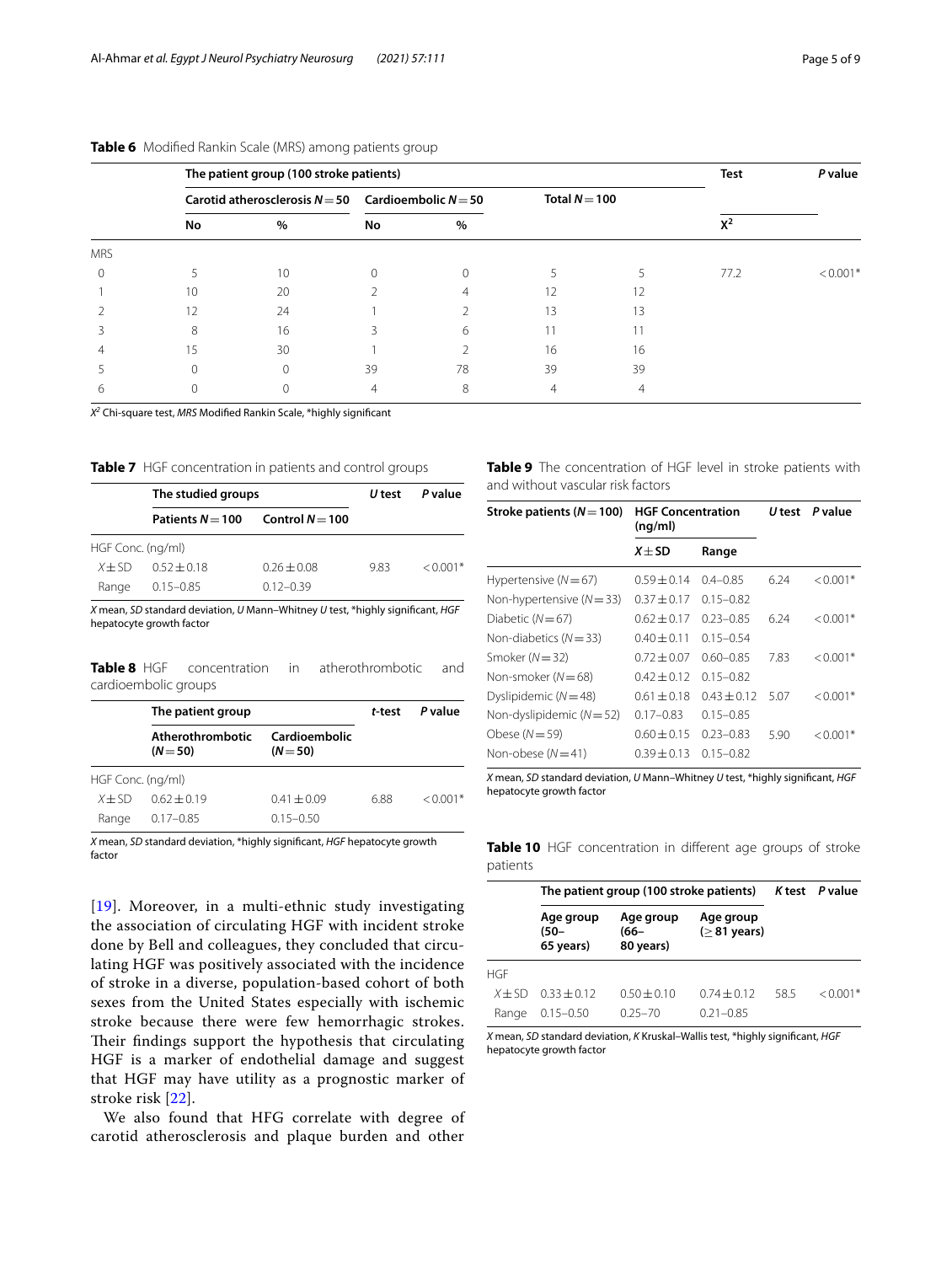|                  |                     | Severity of atherosclerosis                                                                                                           |                                         |                       |               |  |  |  |
|------------------|---------------------|---------------------------------------------------------------------------------------------------------------------------------------|-----------------------------------------|-----------------------|---------------|--|--|--|
|                  | No (IMT $<$ 0.8 mm) | Mild (IMT 0.9-1 mm)                                                                                                                   | <b>Moderate (IMT</b><br>$1.1 - 1.9$ mm) | Severe (IMT $>$ 2 mm) |               |  |  |  |
| HGFconc. (ng/ml) |                     |                                                                                                                                       |                                         |                       |               |  |  |  |
| $X \pm SD$       | $0.41 \pm 0.09$     | $0.32 \pm 0.15$                                                                                                                       | $0.61 \pm 0.04$                         | $0.77 + 0.04$         | 75.4          |  |  |  |
| Range            | $0.15 - 0.50$       | $0.17 - 0.59$                                                                                                                         | $0.54 - 0.70$                           | $0.71 - 0.85$         | $(< 0.001)$ * |  |  |  |
|                  |                     | X mean, SD standard deviation, K Kruskal–Wallis test, *highly significant, HGF hepatocyte growth factor, IMT intimal medial thickness |                                         |                       |               |  |  |  |

<span id="page-5-0"></span>**Table 11** The relation between HGF concentration and the degree of carotid atherosclerosis according to (IMT)

<span id="page-5-1"></span>**Table 12** The relation between HGF concentration and the carotid plaque burden measured by PS

|                  | Carotid plaque burden (plaque score) (PS) |                     |                          |                     | K test (P value) |
|------------------|-------------------------------------------|---------------------|--------------------------|---------------------|------------------|
|                  | No plaques (score 0)                      | Mild (score $1-5$ ) | Moderate (score<br>5.110 | Severe (score > 10) |                  |
| HGFconc. (ng/ml) |                                           |                     |                          |                     |                  |
| $X \pm SD$       | $0.42 \pm 0.11$                           | $0.45 \pm 0.16$     | $0.67 + 0.06$            | $0.76 \pm 0.04$     | 63.2             |
| Range            | $0.15 - 70$                               | $0.17 - 0.60$       | $0.61 - 0.80$            | $0.71 - 0.85$       | $(< 0.001)$ *    |

*X* mean, *SD* standard deviation, *K* Kruskal–Wallis test, \*highly signifcant, *HGF* hepatocyte growth factor, *PS* plaque score

<span id="page-5-2"></span>**Table 13** The relation between HGF concentration and stroke severity assessed by NIHSS

|                  | <b>NIHSS</b>                      |                               |                                         |                             |                       |  |
|------------------|-----------------------------------|-------------------------------|-----------------------------------------|-----------------------------|-----------------------|--|
|                  | <b>Minor impairment</b><br>$N=26$ | Moderate impairment<br>$N=26$ | Moderate-to-severe<br>impairment $N=28$ | Severe impairment<br>$N=20$ | $K$ test ( $P$ value) |  |
| HGFconc. (ng/ml) |                                   |                               |                                         |                             |                       |  |
| $X \pm SD$       | $0.52 \pm 0.19$                   | $0.52 \pm 0.16$               | $0.52 \pm 0.18$                         | $0.49 + 0.18$               | 0.31                  |  |
| Range            | $0.20 - 0.80$                     | $0.17 - 0.77$                 | $0.15 - 0.83$                           | $0.21 - 0.85$               | (0.96)                |  |

*X* mean, *SD* standard deviation, *K* Kruskal–Wallis test, *HGF* hepatocyte growth factor, *NIHSS* National Institutes of Health Stroke Scale

<span id="page-5-3"></span>

|       | <b>Table 14</b> Relationship between HGF and MRS among patient |  |  |  |
|-------|----------------------------------------------------------------|--|--|--|
| group |                                                                |  |  |  |

|               | HGF among patient group<br>$N = 100$ |                 | K test | P value  |  |
|---------------|--------------------------------------|-----------------|--------|----------|--|
|               | $X + SD$                             | Range           |        |          |  |
| <b>MRS</b>    |                                      |                 |        |          |  |
| 0             | $0.75 \pm 0.04$                      | $0.71 - 0.80$   | 32.5   | $0.001*$ |  |
|               | $0.63 + 0.22$                        | $0.17 - 0.83$   |        |          |  |
| $\mathcal{P}$ | $0.61 \pm 0.26$                      | $0.21 \pm 0.85$ |        |          |  |
| 3             | $0.56 + 0.14$                        | $0.21 - 0.70$   |        |          |  |
| 4             | $0.49 + 0.14$                        | $0.20 - 0.63$   |        |          |  |
| 5             | $0.42 \pm 0.08$                      | $0.15 - 0.50$   |        |          |  |
| 6             | $0.40 \pm 0.10$                      | $0.25 - 0.47$   |        |          |  |

*X* mean, *SD* standard deviation, *MRS* Modifed Rankin Scale, *HGF* hepatocyte growth factor, \*signifcant

<span id="page-5-4"></span>**Table 15** Spearman correlation between HGF and MRS

|            | HGF among patient group |            |  |
|------------|-------------------------|------------|--|
|            |                         | P value    |  |
| <b>MRS</b> | $-0.52$                 | $< 0.001*$ |  |

*MRS* Modifed Rankin Scale, *HGF* hepatocyte growth factor, \*highly signifcant

atherosclerosis risk factors. These results were matched with the results of previous studies [\[5](#page-7-4), [23](#page-8-0), [24](#page-8-1)].

The role of HGF in the development of carotid atherosclerosis could be proved by the fact that HGF and c-Met are expressed in the atherosclerotic vessel wall and in plaque, but not in normal vessels, as demonstrated by immunohistochemical analysis of human carotid artery sections [[3,](#page-7-2) [25,](#page-8-2) [26\]](#page-8-3)**,** and that HGF production has been induced, in cultured vascular smooth muscle cells (VSMC), by the proinfammatory mediators interleukin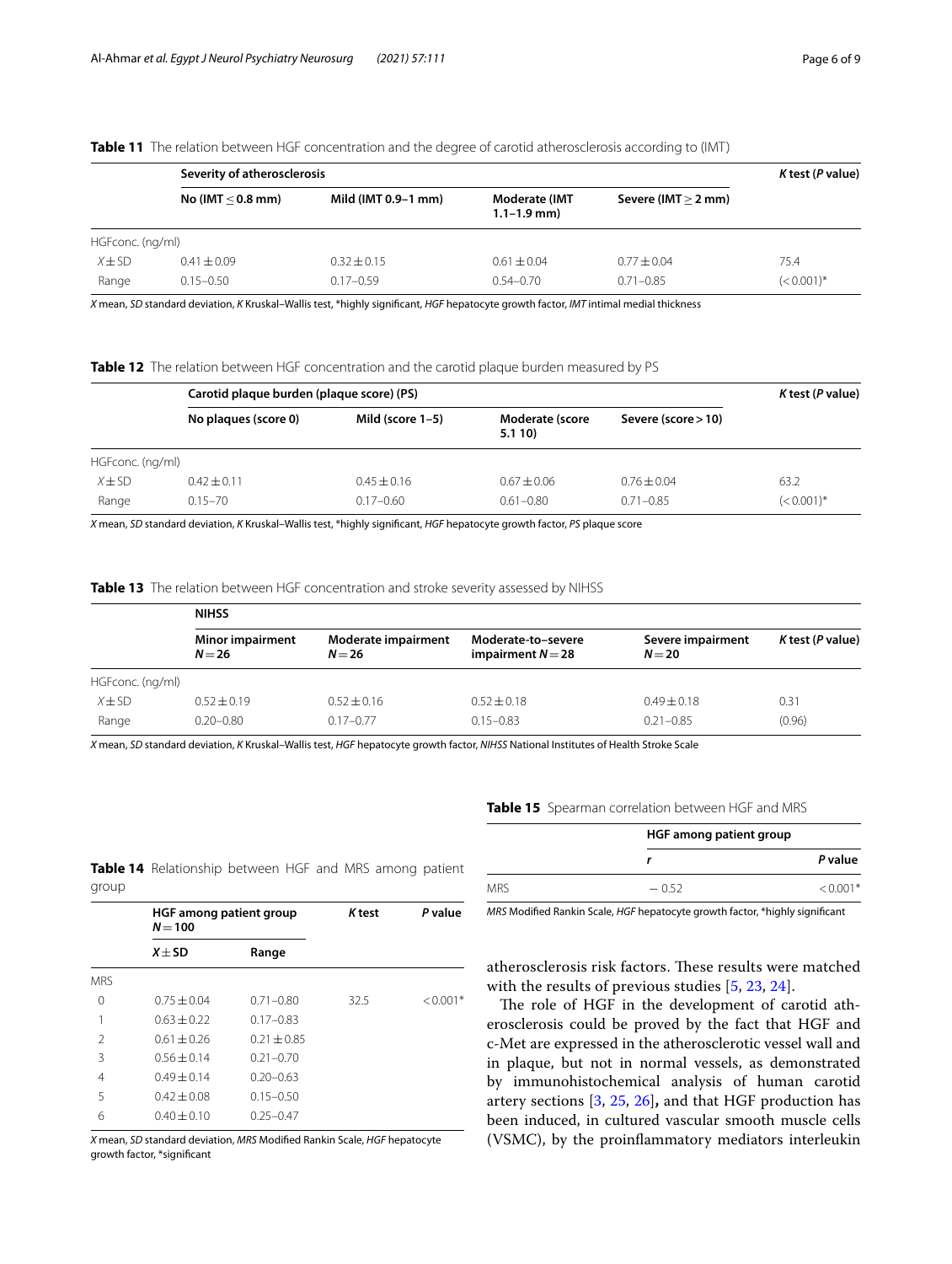1 (IL-1) and tumor necrosis factor alpha (TNF-a), both of which have been found in atherosclerotic plaques and also by low-density lipoprotein (LDL) which is a potent proatherogenic agent [[25\]](#page-8-2).

These results imply that serum HGF is a useful marker of carotid atherosclerosis and subsequent liability to cause thrombo-embolic stroke and also to diferentiate patients with asymptomatic carotid disease who are at risk of plaque instability, who would beneft more from carotid surgery. Another possible clinical implication of this proatherogenic role of HGF is to question whether the plaque stabilization could be achieved by local therapies [[27](#page-8-4)] delivered through stent- or catheter to eliminate neovascularization in a clinical setting, limiting potential systemic side efects of any therapeutic agents.

On the other end, in our study, we found a signifcant correlation between high HGF level and better functional outcome assessed by MRS, indicating that HGF could be used as a marker for good prognosis and enhanced recovery after ischemic stroke. Also on the experimental aspect, many studies demonstrated a clear benefcial efect of HGF in ischemic stroke model. HGF and c-Met/ HGF have been reported to be upregulated mainly in the peri-infarct region as long as 28 days after permanent middle cerebral artery occlusion (MCAo), with subsequent increase in microvessels only in the peri-infarct region but not in normal regions [\[28](#page-8-5)] and thought to protect neurons or promote angiogenesis after cerebral ischemia.

The role of HGF in recovery of stroke was not only related to the acute stage, but extended to the chronic stage of cerebral infarction, as noted by Shimamura and colleagues, 2006, who demonstrated that HGF gene therapy delayed for as long as 7 days, improved cognitive function from ischemic stroke in the chronic stage of MCAo through reconstitution of the neuronal network [[29\]](#page-8-6).

On the contrary, in a study done by Zhu and colleagues, they found that serum HGF levels were higher in more severe stroke at baseline, and elevated HGF levels were probably associated with a 3-month poor prognosis independently of stroke severity among ischemic stroke patients, especially in those without heparin pretreatment  $[30]$  $[30]$ . They explained it by its pathological role in plaque progression and instability and greater degree of baseline endothelial dysfunction [[20\]](#page-7-21) with subsequent infarct expansion and hemorrhagic transformation [\[31](#page-8-8)]. This conclusion was supported by recent study by Zhao and colleagues; they found that soluble interleukin-2 receptors (sIL-2R) and HGF associated with unfavorable outcomes at 3 months after acute ischemic stroke [[32\]](#page-8-9).

The improvement in functional recovery in ischemic stroke could be based on two main properties of HGF, neuroprotection and angiogenesis. An ideal therapeutic approach to treat ischemia might have both aspects of enhancement of collateral formation (therapeutic angiogenesis) and prevention of neuronal death. HGF enhances angiogenesis in the ischemic penumbra, improves microcirculation, and inhibits destruction of the blood–brain barrier so reduce cerebral edema [\[33](#page-8-10)]. Moreover, HGF exerts a neuroprotective efect after cerebral ischemia by delaying neuronal death and prevention of gliosis through markedly inhibiting the proliferation and migration of astrocytes in the formation process of glial scarring by the sphingosine-1-phosphate pathway, which is closely related to cell proliferation [[29,](#page-8-6) [34](#page-8-11)]. In conclusion, HGF has therapeutic potential against cerebral ischemia. Binding to the receptor c-Met, downstream signaling pathways are phosphorylated and activated, including the phosphoinositide 3-kinase/protein kinase B (PI3K/Akt), Ras/mitogen-activated protein kinase (MAPK) and signal transducer and activator of transcription (STAT) pathways, and then HGF is capable of regulating angiogenesis, glial scar formation, neurogenesis and anti-apoptosis, protecting the brain from ischemic insults [[34](#page-8-11)].

The implications of this neuroprotective, angiogenic and antigliotic role of HGF were expanded to include both spinal cord and peripheral nerves. In a study done by Kitamura and colleagues, the intrathecal rhHGF preserved the corticospinal fbers and myelinated areas, thereby promoting functional recovery and magnetic resonance imaging showed signifcant preservation of the intact spinal cord parenchyma [\[35\]](#page-8-12). Furthermore, in cellbased therapeutic interventions, HGF was found to promote the survival, neuronal diferentiation, and synapse formation of the grafted neural stem cells in the damaged spinal cord contributing to the better functional recovery [[36\]](#page-8-13). As for peripheral nerve injury, its role was proved in animals in a study done by Boldyreva and colleagues who found that treatment by gene therapy with HGF-bearing plasmid (pC4W-hHGF) led to restoration of nerve structure and functional recovery [\[37](#page-8-14)].

This obviously well-known profitable role of HGF in neuronal recovery can be clinically implicated as a prognostic tool after stroke and encourage more experiments and clinical trials to study its therapeutic potentials in acute stroke.

#### **Conclusion**

HGF is signifcantly correlated with the severity of carotid atherosclerosis graded by (IMT and PS) and plaque instability with subsequent liability to cause thrombo-embolic stroke, on the other hand, HGF level correlate well with better functional outcome after stroke. Further studies in larger numbers of patients seem warranted to further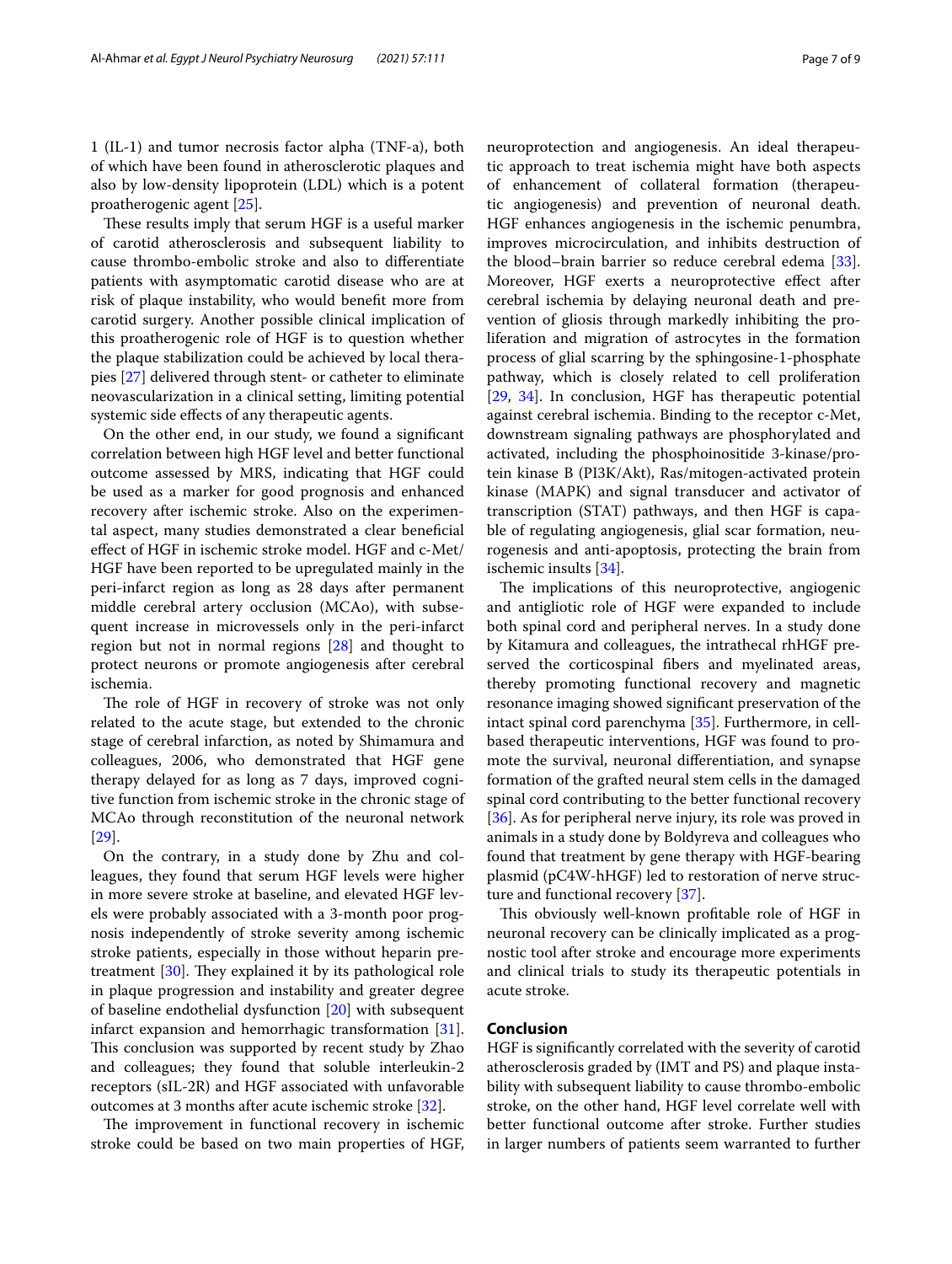defne the role of increased HGF in the pathogenesis of cerebral infarction, the diagnostic and prognosis power of this new laboratory test; as well as, its therapeutic potentials in acute stroke to enhance recovery.

#### **Abbreviations**

HGF: Hepatocyte growth factor; NIHSS: National Institutes of Health Stroke Scale; MRS: Modifed Rankin Scale; CVD: Cardiovascular diseases; BMI: Body mass index; IMT: Intima–media thickness; PS: Plaque score; CCA: Common carotid artery; AF: Atrial fbrillation; TIA: Transient ischemic attack; CNS: Central nervous system; DUS: Duplex ultrasonography; SF: Scatter factor; VSMC: Vascular smooth muscle cells; MCAo: Middle cerebral artery occlusion; PI3K/ Akt: Phosphoinositide 3-kinase/protein kinase B; MAPK: Mitogen-activated protein kinase; STAT: Signal transducer and activator of transcription pathway; pC4W-hHGF: Gene therapy with HGF-bearing plasmid.

#### **Acknowledgements**

Not applicable.

#### **Authors' contributions**

IA study design, literature review, data acquisition, manuscript preparation. NM study design, data acquisition and analysis, manuscript preparation. H. E.: literature search, data acquisition and analysis, manuscript preparation and editing. All authors have read and approved the manuscript.

#### **Funding**

This work has not received any governmental or non-governmental funds.

#### **Availability of data and materials**

The datasets used and analyzed during the current study are available from the corresponding author on reasonable request.

#### **Declarations**

#### **Ethics approval and consent to participate**

The study was performed in accordance with the Declaration of Helsinki and approved by the ethical committee of Menoufya Faculty of Medicine in December, 2015. Committee's reference number is not applicable. Written Informed consent was obtained from parents, and informed assent was obtained from the children before the collection of data. Data and headache diaries for patients were obtained from the patients or their parents

#### **Consent for publication**

Not applicable

#### **Competing interests**

The authors declare that they have no competing interests.

#### **Author details**

<sup>1</sup> Department of Neuropsychiatry, Faculty of Medicine, Menoufiya University, Shebin El-Kom 24211, Egypt. <sup>2</sup> Department of Medical Biochemistry and Molecular Biology, Faculty of Medicine, Menoufya University, Shebin El‑Kom, Egypt.

# Received: 6 February 2021 Accepted: 31 July 2021<br>Published online: 21 August 2021

#### **References**

- <span id="page-7-0"></span>1. Nakamura S, Morishita R, Moriguchi A, Yo Y, Nakamura Y, Hayashi S, et al. Hepatocyte growth factor as a potential index of complication in diabetes mellitus. J Hypertens. 1998;16:2019–26.
- <span id="page-7-1"></span>2. Zarnegar R, Michalopoulos G. Purifcation and biological characterization of human hepatopoietin a, a polypeptide growth factor for hepatocytes. Cancer Res. 1998;49:3314–20.
- <span id="page-7-3"></span><span id="page-7-2"></span>4. Kawamoto R, Oka Y, Yoshida O, Takagi Y. Significance of serum circulating hepatocyte growth factor in the development of carotid atherosclerosis. J Atheroscler Thromb. 2003;10:154–9.
- <span id="page-7-4"></span>5. Satani K, Konya H, Hamaguchi T, Umehara A, Katsuno T, Ishikawa T, et al. Clinical signifcance of circulating hepatocyte growth factor, a new risk marker of carotid atherosclerosis in patients with Type 2 diabetes. Diabetes UK Diabet Med. 2006;23:617–22.
- <span id="page-7-5"></span>6. Haug C, Schmid-Kotsas A, Zorn U, Bachem MG, Schuett S, Gruenertet A, et al. Hepatocyte growth factor is upregulated by low-density lipoproteins and inhibits endothelin-1 release. Am J Physiol Heart Circ Physiol. 2000;279:2865–71.
- <span id="page-7-6"></span>7. Beilmann M, Vande Woude GF, Dienes HP, Schirmacher P. Hepatocyte growth factor-stimulated invasiveness of monocytes. Blood. 2000;95:3964–9.
- <span id="page-7-7"></span>8. Moulton K, Vakili K, Zurakowski D, Soliman M, Butterfeld C, Sylvin E, et al. Inhibition of plaque neovascularization reduces macrophage accumulation and progression of advanced atherosclerosis. Proc Natl Acad Sci U S A. 2003;100:4736–41.
- <span id="page-7-8"></span>9. Munehisa S, Naoyuki S, Satoshi W. Gene transfer of hepatocyte growth factor gene improves learning and memory in the chronic stage of cerebral infarction. Hypertension. 2006;47:742–51.
- <span id="page-7-9"></span>10. Ozaki S, Beppu H, Sonoda S, Okazaki H, Mizutani K, Itani Y, et al. Relationship between cytokine concentration and activities of daily living in rehabilitation patients with stroke. Rinsho Byori. 2007;55:522–7.
- <span id="page-7-10"></span>11. Doeppner TR, Kaltwasser B, ElAli A, Zechariah A, Hermann DM, Bähr M. Acute hepatocyte growth factor treatment induces long-term neuroprotection and stroke recovery via mechanisms involving neural precursor cell proliferation and diferentiation. J Cereb Blood Flow Metab. 2011;31:1251–62.
- <span id="page-7-11"></span>12. Yoshikuni Y, Katsuhiko K, Yasuharu T, Igase M, Nakura J, Miki T. Plasma hepatocyte growth factor and the relationship between risk factors and carotid atherosclerosis. Hypertens Res. 2002;25:661–7.
- <span id="page-7-12"></span>13. Yamamoto Y, Kohara K, Tabara Y, Igase M, Nakura J, Miki T. Association between carotid arterial remodeling and plasma concentration of circulating hepatocyte growth factor. J Hypertens. 2001;19:1975–9.
- <span id="page-7-13"></span>14. Duplyakov D, Emel'ianenko V, Goleva S, Svetlakova L, Sysuenkova E. Carotid artery intima-media thickness and severity of coronary atherosclerosis. Ter Arkh. 2003;76(11):14–7.
- <span id="page-7-14"></span>15. Shin T, Toshifumi M, Toshiyuki M, Kamide K, Tanaka T, Kokubo Y, et al. Identifcation of 21 single nucleotide polymorphisms in human hepatocyte growth factor gene and association with blood pressure and carotid atherosclerosis in the Japanese population. Atherosclerosis. 2004;173:301–7.
- <span id="page-7-15"></span>16. Akaihata H, Takahashi N, Nakajima T, Oguro T, Sagawa K, Kumagai K, et al. Voiding Symptoms And Storage Symptoms In Male Patients With Luts; Which Symptoms Are Aggravated By Atherosclerosis. International continence society (ICS), Poster, Beijing, china, 2012, 42nd Annual meeting, October 15–19, 437.
- <span id="page-7-16"></span>17. Rozeman AD, Hund H, Westein M, Wermer M, Lycklama Gj, Boiten J, et al. Duplex ultrasonography for the detection of vertebral artery stenosis A comparison with CT angiography. Brain Behav. 2017;7(8):00750.
- <span id="page-7-17"></span>18. Matsumori A, Furukawa Y, Hashimoto T, Ono K, Shioi T, Okada M, et al. Increased circulating hepatocyte growth factor in the early stage of acute myocardial infarction. Biochem Biophys Res Commun. 1996;221:391–5.
- <span id="page-7-19"></span>19. Matsumori A, Takano H, Obata JE, Takeda S, Tsuyuguchi N, Ono K, et al. Circulating hepatocyte growth factor as a diagnostic marker of thrombus formation in patients with cerebral infarction. Circ J. 2002;66:216–8.
- <span id="page-7-21"></span>20. Rajpathak SN, Wang T, Wassertheil-Smoller S, Strickler H, Kaplan RC, McGinn A, et al. Hepatocyte growth factor and the risk of ischemic stroke developing among postmenopausal women: results from the women's health initiative. Stroke. 2010;41:857–62.
- <span id="page-7-18"></span>21. Anan F, Shimomura T, Imagawa M, Masaki T, Nawata T, Takahashi N, et al. Predictors for silent cerebral infarction in patients with chronic renal failure undergoing hemodialysis. Metabolism. 2007;56:593–8.
- <span id="page-7-20"></span>22. Bell EJ, Larson NB, Decker PA, Pankow JS, Tsai MY, Hanson NQ, et al. Hepatocyte growth factor is positively associated with risk of stroke. Stroke. 2016;47(11):2689–94.